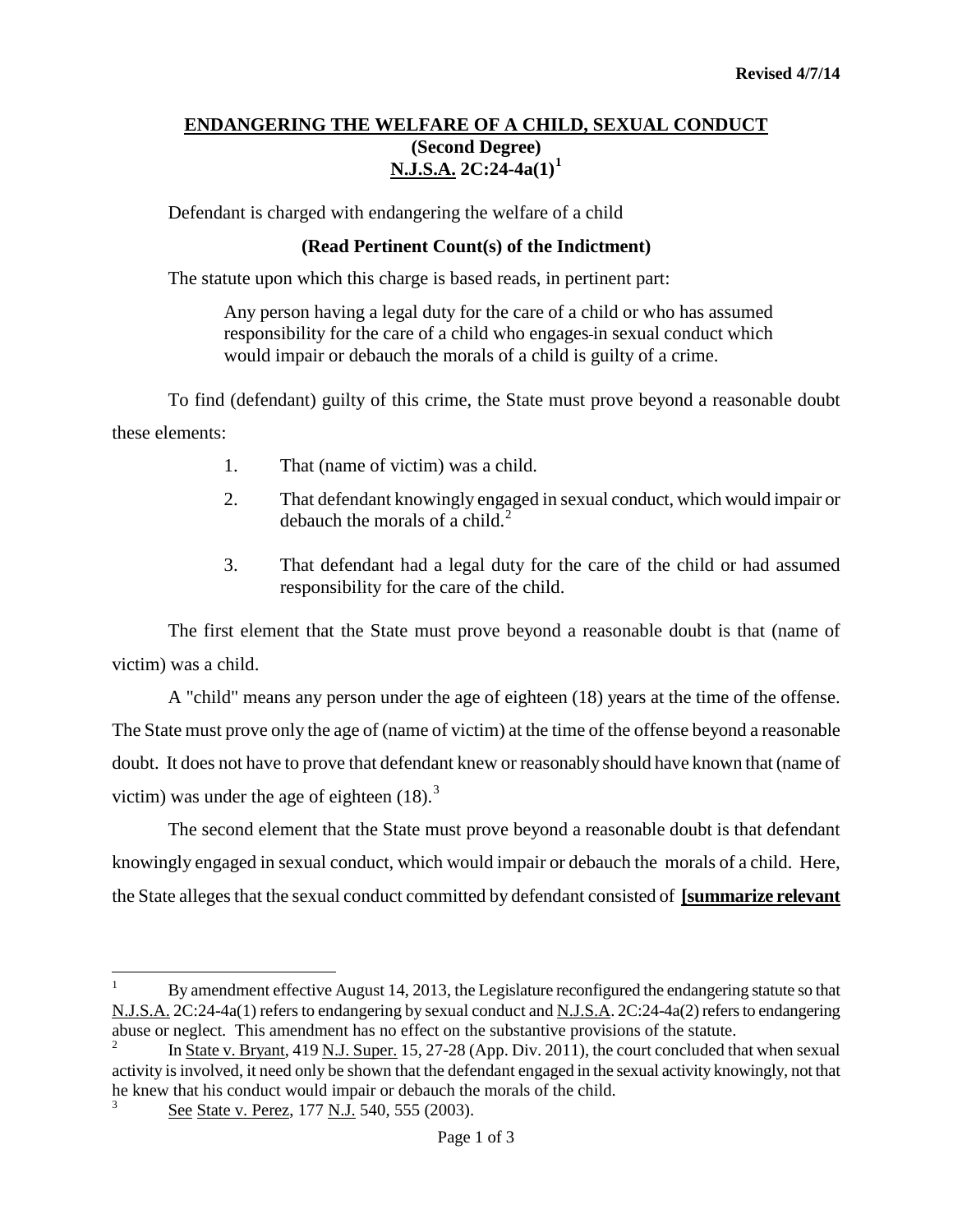## **ENDANGERING THE WELFARE OF A CHILD, SEXUAL CONDUCT (Second Degree) N.J.S.A. 2C:24-4a(1)**

**allegations].<sup>[4](#page-0-0)</sup>** [IF APPLICABLE: [summarize defense claims.]] Sexual conduct which would impair or debauch the morals of the child is conduct which tends to corrupt, mar, or spoil the morals of a child under eighteen (18) years of age.

The State does not have to show that the sexual conduct actually impaired or debauched the morals of (the victim). In analyzing the proofs to determine whether the evidence demonstrates that defendant's conduct would tend to impair or debauch the morals of the child, evaluate the proofs in the context of objectively reasonable contemporary standards.<sup>[5](#page-1-0)</sup>

A person acts knowingly with respect to the nature of his/her conduct or the attendant circumstances if he/she is aware that the conduct is of that nature or that such circumstances exist or the person is aware of a high probability of their existence. A person acts knowingly with respect to a result of the conduct if he/she is aware that it is practically certain that such conduct will cause a result. "Knowing," "with knowledge," or equivalent terms have the same meaning.

Knowledge is a condition of the mind. It cannot be seen. It can only be determined by inference from (defendant's) conduct, words or acts. A state of mind is rarely susceptible of direct proof but must ordinarily be inferred from the facts. Therefore, it is not necessary that the State produce witnesses to testify that an accused said that he/she had a certain state of mind when he/she did a particular thing. It is within your power to find that such proof has been furnished beyond a reasonable doubt by inference which may arise from the nature of his/her acts and conduct and from all he/she said and did at the particular time and place and from all surrounding circumstances established by the evidence.

The third element that the State must prove beyond a reasonable doubt is that defendant had a legal duty for the care of the child or assumed responsibility for the care of the child. A person having a legal duty for the care of a child, or who has assumed responsibility for the care of the child, includes a natural parent, adoptive parent, resource family parent, step-parent or any other person

<span id="page-1-1"></span>t If the sexual conduct has been charged in the indictment, remind the jury of the specific conduct to which the indictment refers. If the sexual conduct is not alleged in the indictment, instruct the jury on the elements of the specific sexual offense which the State alleges has been committed. See "sexual conduct" as defined in N.J.S.A. 2C:24-4b, 2C:14-1 and in State v. D.R., 109 N.J. 348 (1988); State v. Miller, 108 N.J. 112 (1987); State v. Hess, 198 N.J. Super. 322 (App. Div. 1984); State v. Davis, 229 N.J. Super. 66 (App. Div. 1988).

<span id="page-1-0"></span>State v. Hackett, 166 N.J. 66, 86 (2001).